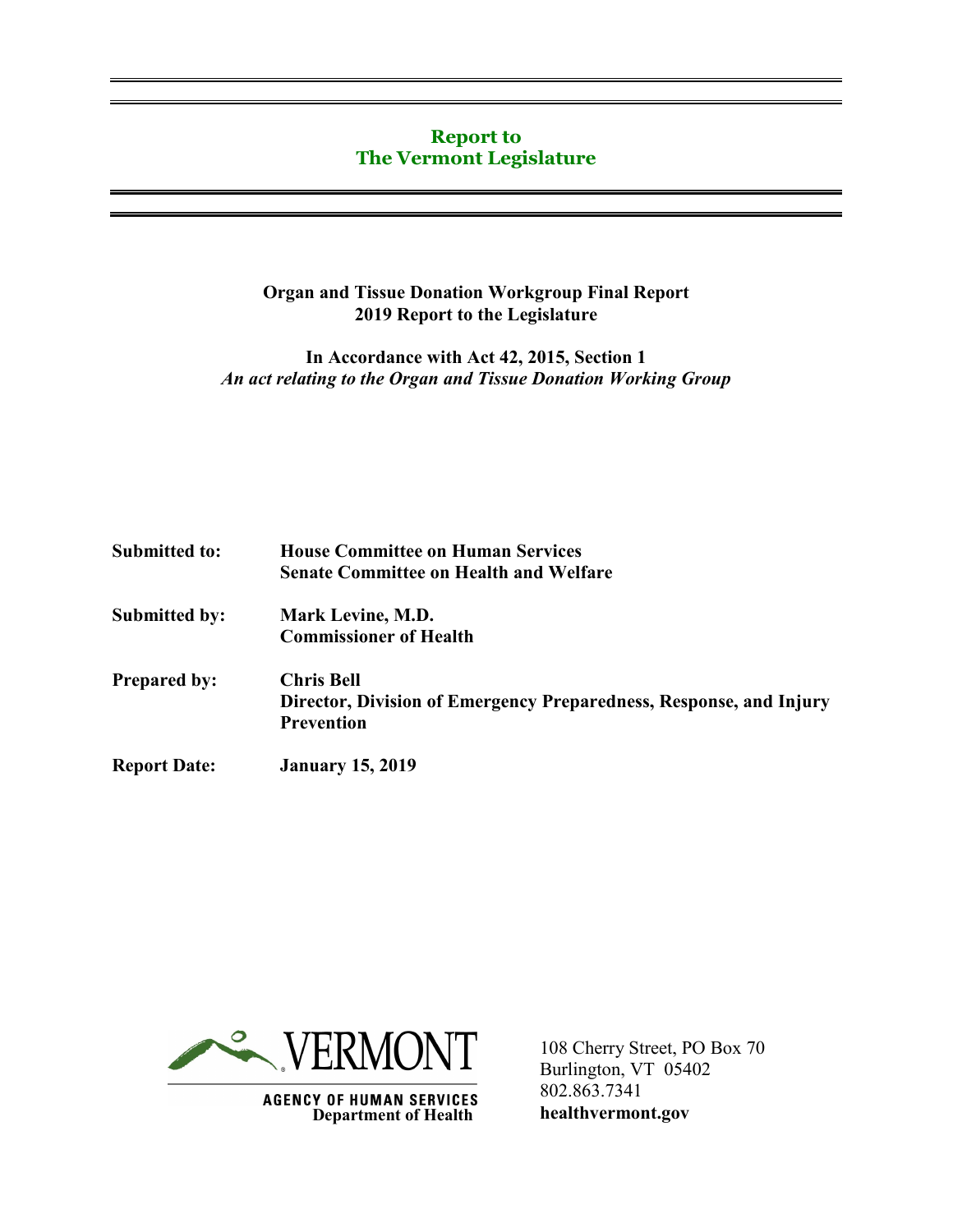## **Organ and Tissue Donation Workgroup Final Report January 15, 2019**

# **Introduction**

This report outlines the activities, progress and recommendations of the Vermont Organ and Tissue Donation Workgroup. The Workgroup was originally established by Act 32 (2013) and renewed by Act 42 (2015). This report is in response to Section 1 of Act 42 (2015). Reports from previous years can be found at [http://healthvermont.gov/admin/legislature/leg\\_reports.aspx.](http://healthvermont.gov/admin/legislature/leg_reports.aspx)

The primary purpose of the Workgroup is to make recommendations to the General Assembly and the Governor related to organ and tissue donations. The Workgroup met three times in 2018, January, March, and November.

# **Vermont Organ Donor Registration Update**

The Vermont Department of Motor Vehicles has been a key partner since the inception of this Workgroup. In 2014, the DMV implemented a system of proactively asking each individual at the time of licensing whether they wanted to become an organ donor. Since that time registration rose from 7% to around 50%. In the past year the percentage has plateaued at 53%. The Workgroup has a goal of reaching 60%, a figure achieved by at least one other state.



The DMV plays an essential role in recruiting registered organ donors since 97% of all people who register as organ and tissue donors do so during one of the licensing processes.

#### **Organ and Tissue Donation Workgroup Final Report**